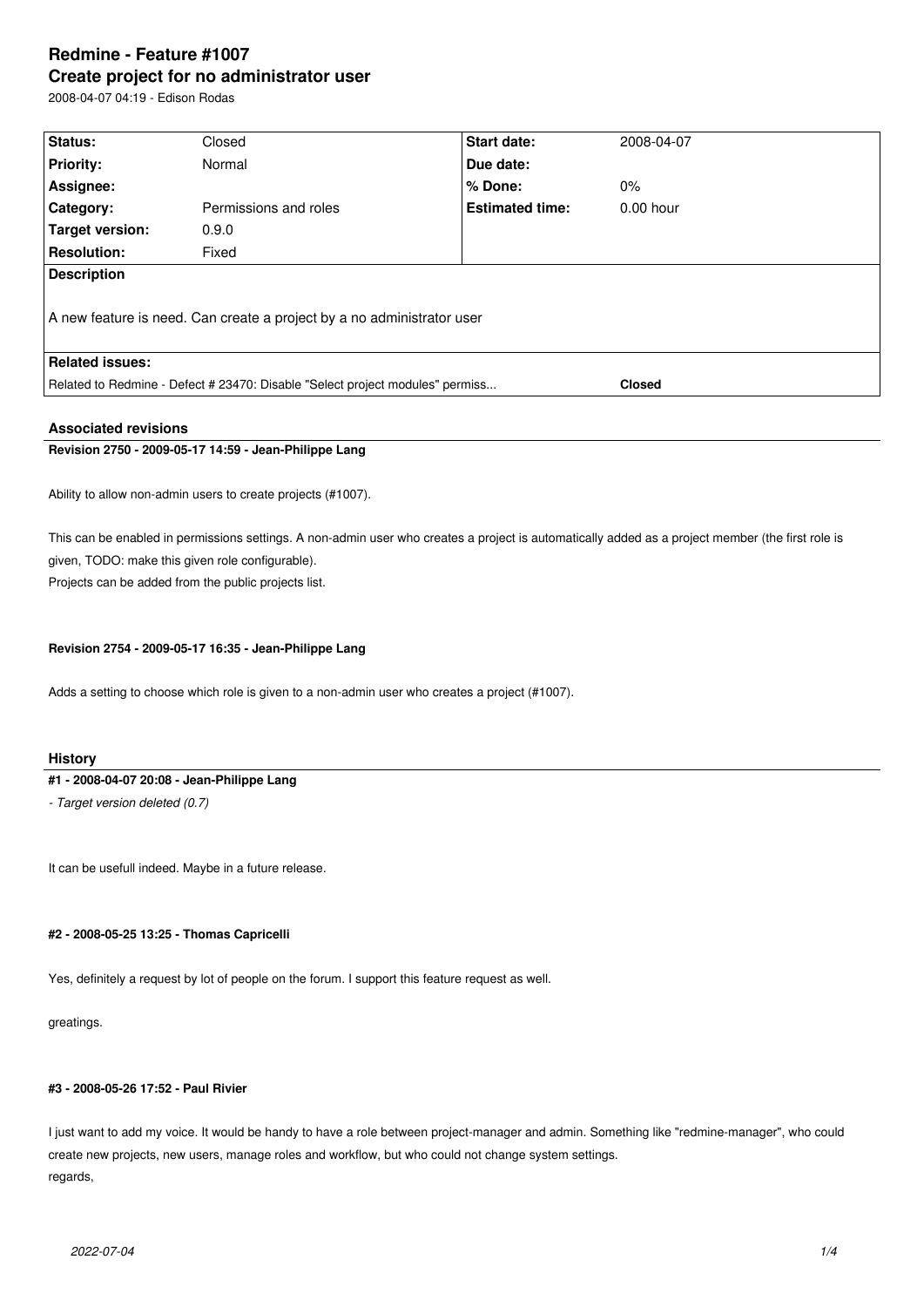## **#4 - 2008-08-26 03:00 - Aleksey Ryazhskih**

We have chosen redmine because it works easy with huge amount of small projects. In our organization project managers write letters to admin for new project creation. It is not very usable. I mean, that redmine needs for form for admin project approvement. Or smth like this.

#### **#5 - 2008-11-16 10:30 - Jeroen van Wissen**

I'd really like to see this in redmine too.

But it looks like it won't be there anytime soon, this "issue" is over a half year old now..?

#### **#6 - 2008-11-21 20:25 - mizi pzor**

My team just installed redmine, we like it so far but this is one of the missed features. The new proposed role of "redmine-manager" is something I agree fully with. Added to watched tickets.

## **#7 - 2008-12-11 19:01 - Mike Davis**

I did not see this in the changelog. Did this feature make it into .8.0?

## **#8 - 2008-12-11 20:01 - Thomas Capricelli**

Mike Davis wrote:

*I did not see this in the changelog. Did this feature make it into .8.0?*

the status is still 'open', so obviously not :-)

#### **#9 - 2009-05-15 05:56 - Steve Cundy**

*- File index.rhtml.patch added*

*- File projects\_controller.rb.patch added*

We are rolling out redmine on our university campus and in our environment any authenticated user can create a project. With a little tweaking I managed to modify the code to fit our needs so any authenticated user can create a new project (and the person that creates the project becomes the admin. I am guessing that someone can modify it a little more to accept any authenticated user that is member of a specific group can create projects. At any rate, here are the patch files in case they are of use to someone. The version we are currently using is 0.8.3.

index.rhtml is found in redmine/app/views/projects/ projects\_controller.rb is found under redmine/app/controllers

## **#10 - 2009-05-17 14:51 - Jean-Philippe Lang**

- *Status changed from New to Closed*
- *Target version set to 0.9.0*
- *Resolution set to Fixed*